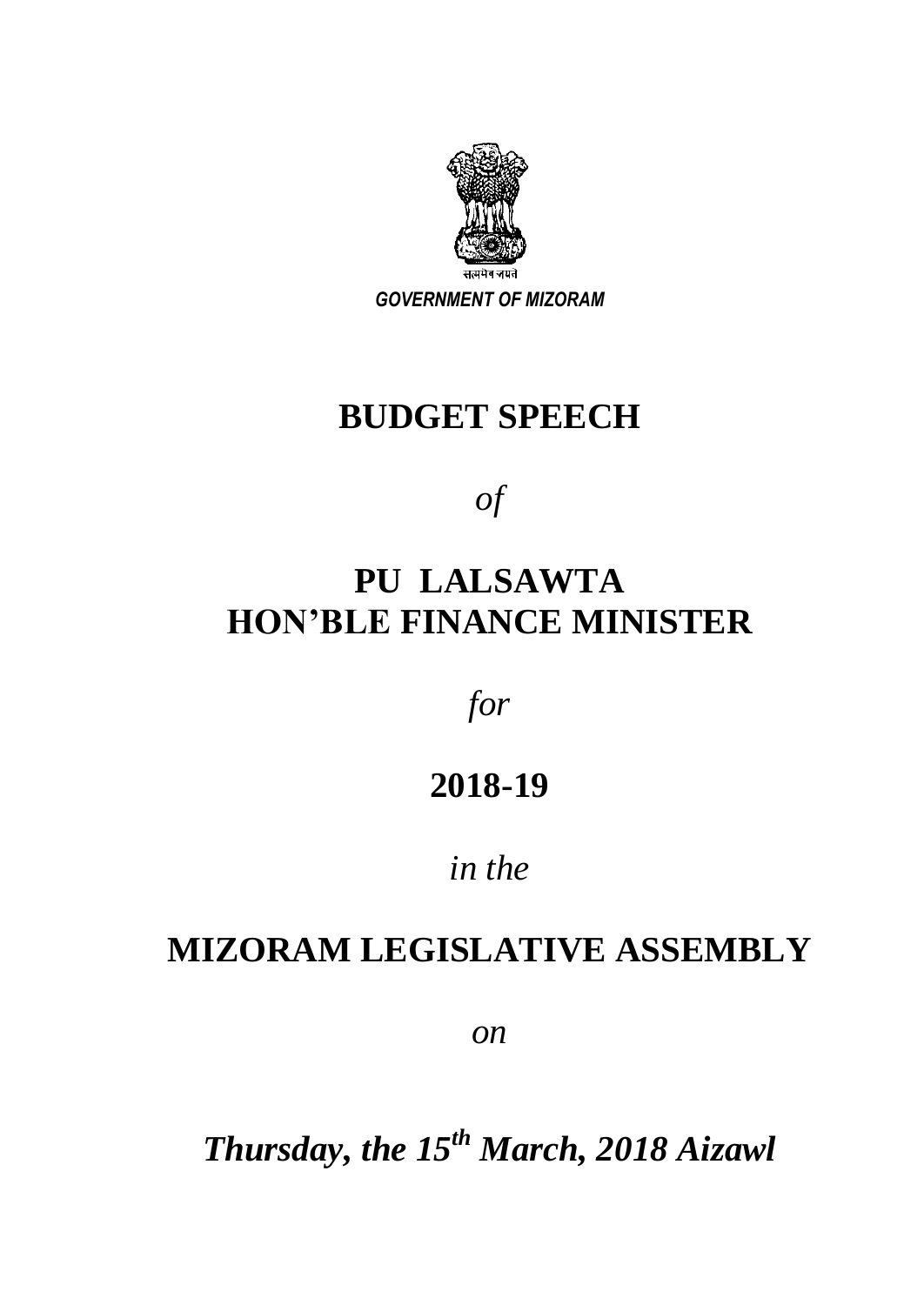## **BUDGET SPEECH OF THE FINANCE MINISTER FOR THE FINANCIAL YEAR 2018-2019**

Mr. Speaker Sir,

With your permission I rise to present the Regular Budget for the Financial Year 2018-19 and the Supplementary Demand for Grants 2017-18 for discussion and for its subsequent approval.

2. I feel honoured and privileged to be a member of this august house which has given me the opportunity to serve the people of the State. It gives me great pleasure to lay the regular budget for 2018-19 for which I am deeply thankful to the Government and the people of this State for giving me this opportunity.

3. Over the years, the Members of this esteemed House contemplated the State Budget with great passion and exuberance. On behalf of the Government, I would like to commend the Members for their vigour.

4. The Government has taken active measures to promote the overall development of the people by preparing and realizing comprehensive plans and projects for further development of the State. Mizoram, being one of the younger States, and having limited resources, whatever limited resources and revenues of the State have to be utilized with utmost efficiency.

5. Under the dynamic leadership of the Hon"ble Chief Minister, the State has made significant progress in terms of economic and fiscal parameters. The debt to GSDP ratio of the State has declined to 46.22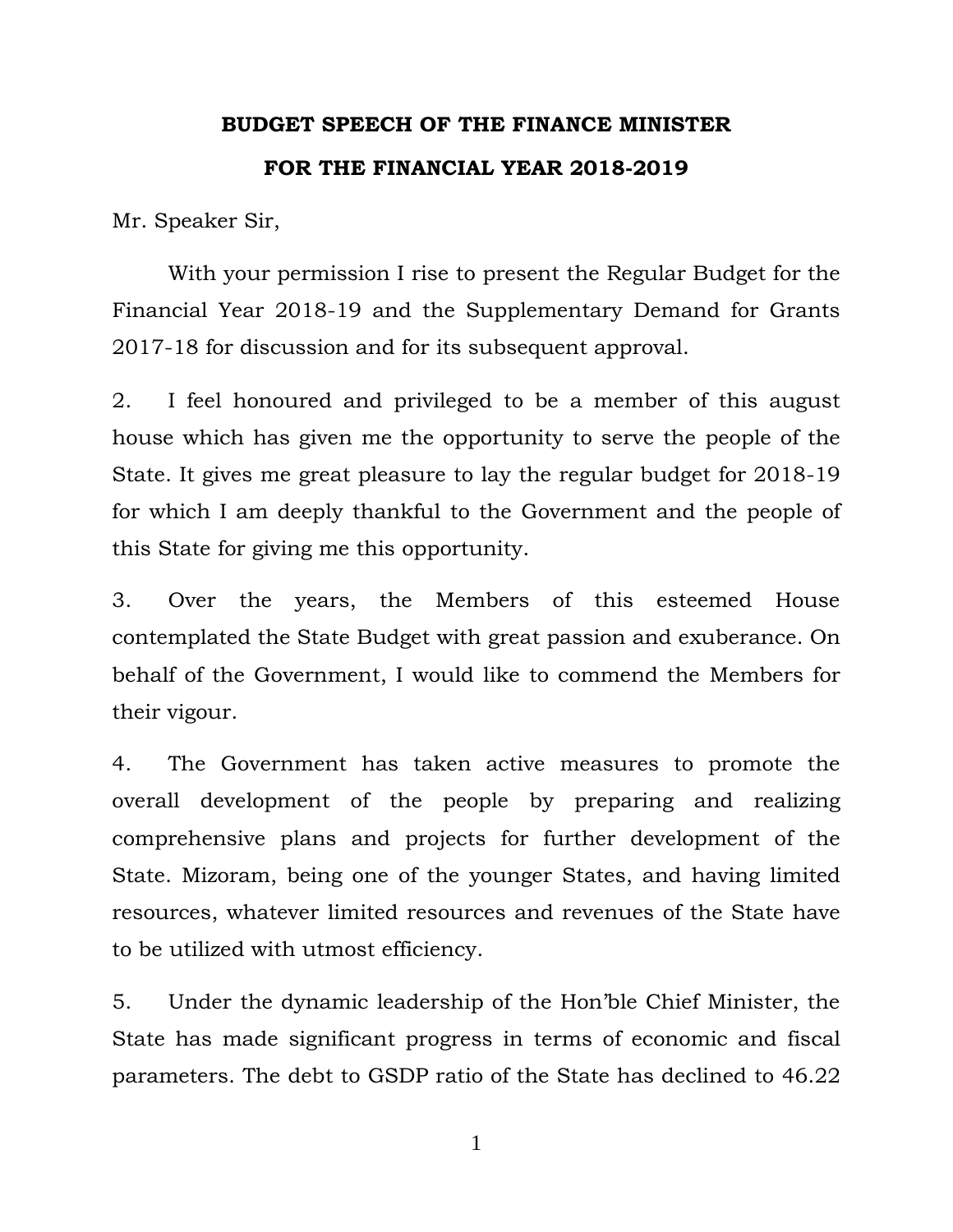per cent in 2016-17 and it is anticipated to be further reduced to 40.87 per cent in 2017-18(BE). The Fiscal Deficit of the State for 2018-19 is projected at 1.14 per cent of the projected GSDP.

## **Budget Estimates**

6. Mr. Speaker Sir, the State Budget is a document which highlights the visions and objectives of the Government. Since it is an important document because it highlights the initiatives of the Government for bring about the overall development of the people. With your permission, I will now highlight the significant points of the Budget Estimates.

### **I. Revenue Receipt**

7. The State"s Own Revenue collection comprises of Tax and Non-Tax Revenues. The total amount of fund to be received through collection of own Tax Revenue for 2018-19 is projected at  $\bar{\tau}$  807.19 crore which shows an increase of 16.2 per cent over the previous year. Out of the total State's own revenue collection,  $\bar{\tau}$  483.34 crore is anticipated to be generated through Tax Revenues while the balance amount of  $\bar{\xi}$  323.85 crore is to be received on account of Non-Tax Revenues.

8. As per recommendations of the Fourteenth Finance Commission, the total amount of funds to be devolved to the State is projected at  $\bar{\tau}$  3625.32 crore during 2018-19 which incorporates taxes to be received on account of GST. In addition to revenues received from Devolution of Taxes & Duties, it is projected that  $\bar{\tau}$  2588.00 crore will be received on account of Post Devolution Revenue Deficit Grant,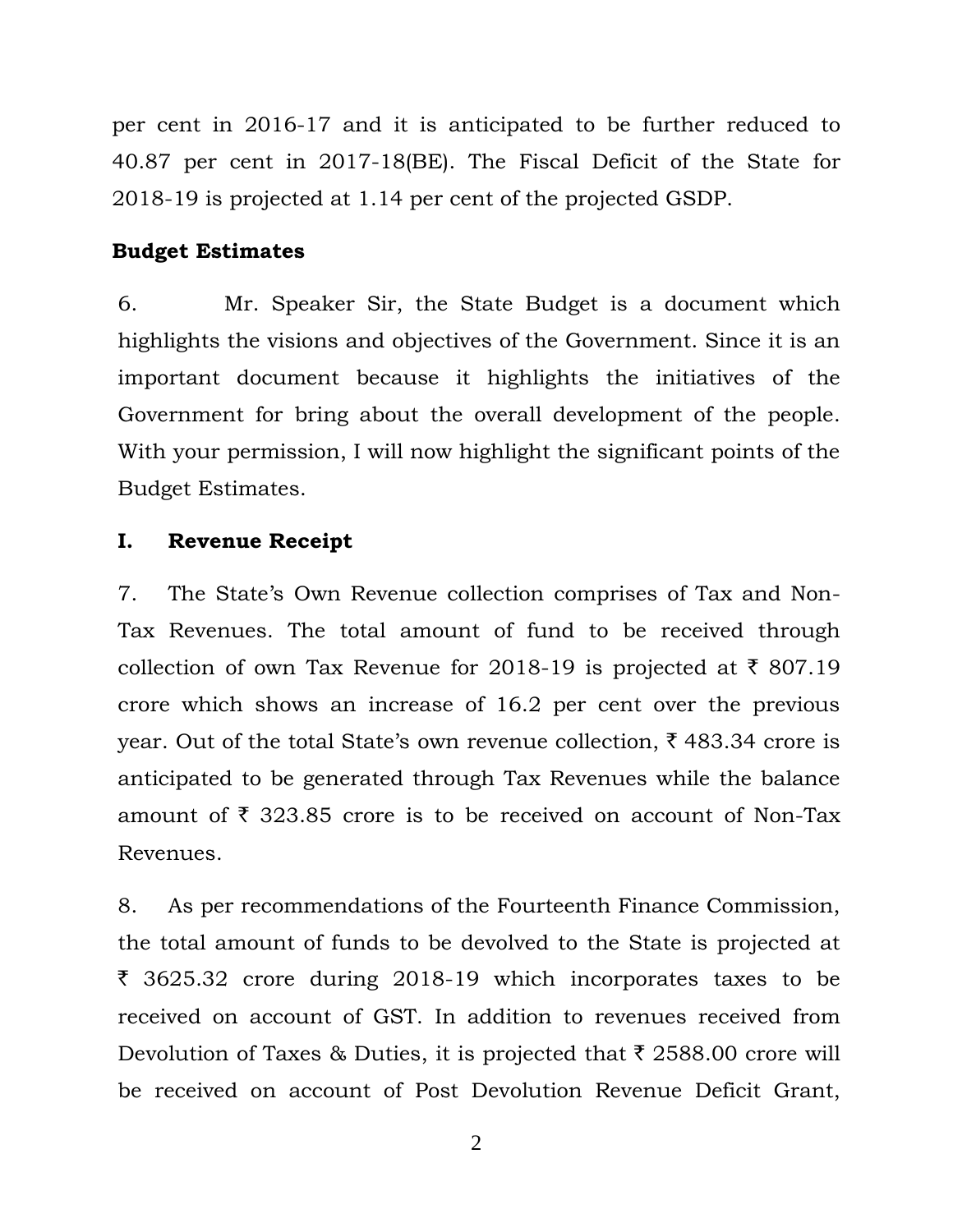$\bar{\tau}$  18.00 crore for State Disaster Response Fund and other funds amounting to  $\bar{\tau}$  10.10 crore during 2018-19. Furthermore, a total of  $\bar{\tau}$  27.41 crore is expected to be received on account of Urban Local Bodies Grant out of which  $\bar{\tau}$  21.35 crore is ULB-Basic Grant and ` 6.06 crore is to be received under ULB-Performance Grant. Since, ULB fund is explicitly for Municipal Corporations, this fund is to be utilized by the Aizawl Municipal Corporation.

9. A total amount of  $\bar{\tau}$  444.60 crore is projected to be received under Block Loans under Grants for States/Union Territories comprising of EAP, NLCPR, BADP, NSAP and PMKSY. It is also anticipated that a total of  $\bar{\xi}$  55.18 crore will be received on account of Central Road Fund, RKVY and others.

10. It is also projected that a sum of  $\bar{\tau}$  1210.99 crore will be received from various Ministries for taking up Centrally Sponsored Schemes. In addition, a total of  $\bar{\tau}$  122.64 crore is anticipated to be received under the Schemes of North Eastern Council. Since, the State has to bear a certain portion of the total costs for taking up these programmes/schemes, it is desired that Central Programmes/ Schemes with a sharing pattern above 90:10 may not be availed except those schemes that are indispensable for the development of the State.

11. In summation of the above, the total Revenue Receipt of the State for the year 2018-19 is projected at  $\bar{\tau}$  8909.43 crore. Out of the expected receipt, funds to be received on account of ULB Grant, SDRF and Block Grants are tied funds intended to meet specific targets. Furthermore, the total amount to be received on account of EAP,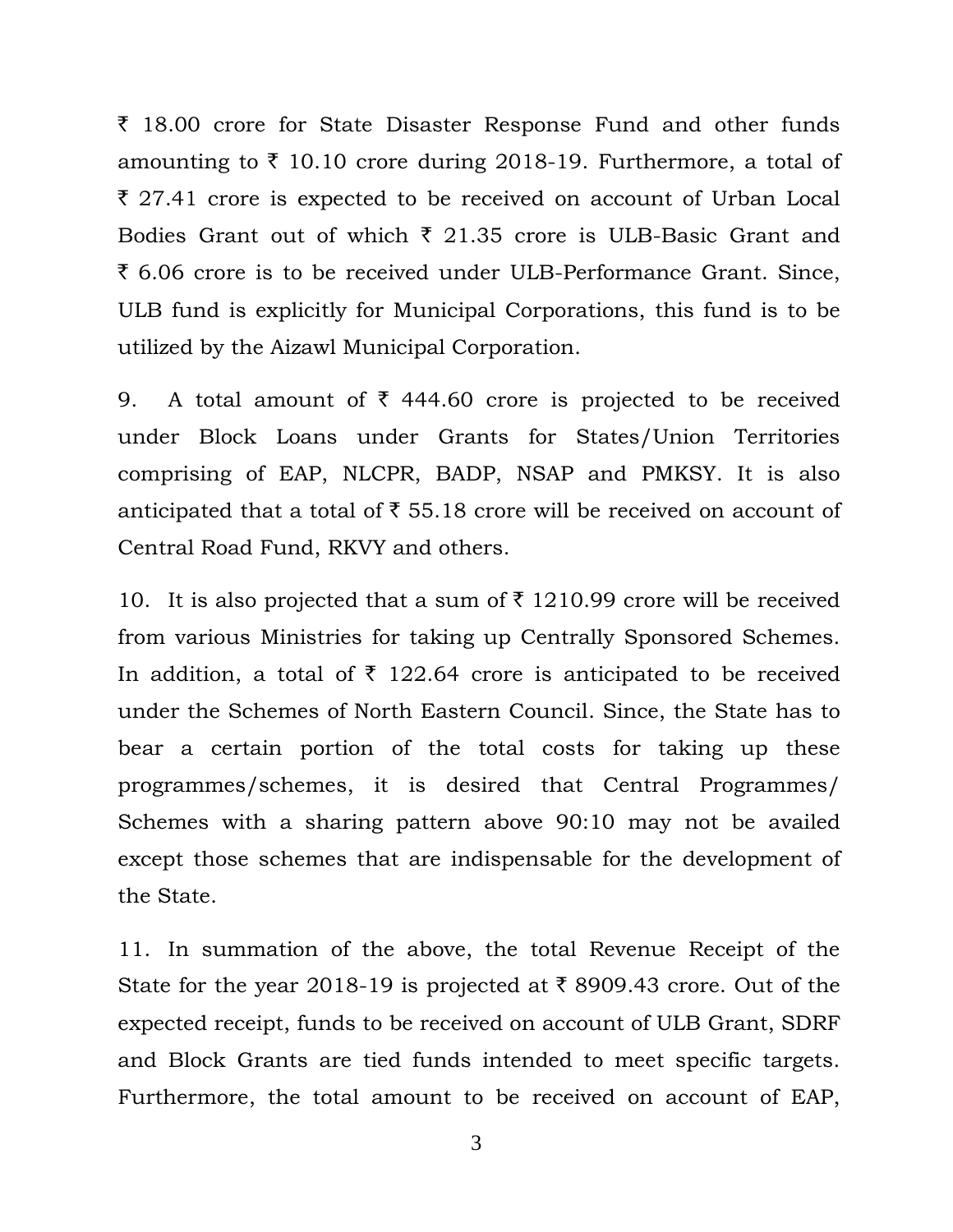NLCPR, NEA and CSS cannot be completely relied on as they have the tendency to vary.

## **II. Capital Receipts**

12. Capital Receipts include borrowings from financial institutions, loans from the Central Government in the form of Block Loans and recoveries of loans and advances. The total Capital Receipts to be realized during 2018-19 is projected at  $\bar{\tau}$  763.22 crore, out of which, ₹ 550.00 crore is to be raised from Market Borrowings, ₹ 150.00 crore from NABARD under RIDF,  $\bar{\tau}$  5.97 crore from NCDC and  $\bar{\tau}$  0.03 crore from Ways and Means Advances.

## **Major sources of Revenues**

13. The single indirect tax regime in the form of Goods and Services Tax was rolled out by the Central Government on 1st July, 2017. The GST subsumed all previous taxes that were levied on the sale of goods or provision of services by either Central or State Government. GST comprises Central Goods and Services Tax (CGST), Integrated Goods and Services Tax (IGST) and State Goods and Services Tax (SGST) out of which SGST is to be levied by the State Government. As per report received from Finance Ministry, the amount of tax received by the Centre and the States has declined during the post GST era with the States not being able to reach the intended targets. The GST Council has since made several amendments to the Act for better tax collection. The e-Way bill system implemented form 16th January, under GST is anticipated to reap better dividends especially on account of SGST and IGST. Though, the tax reform has gone through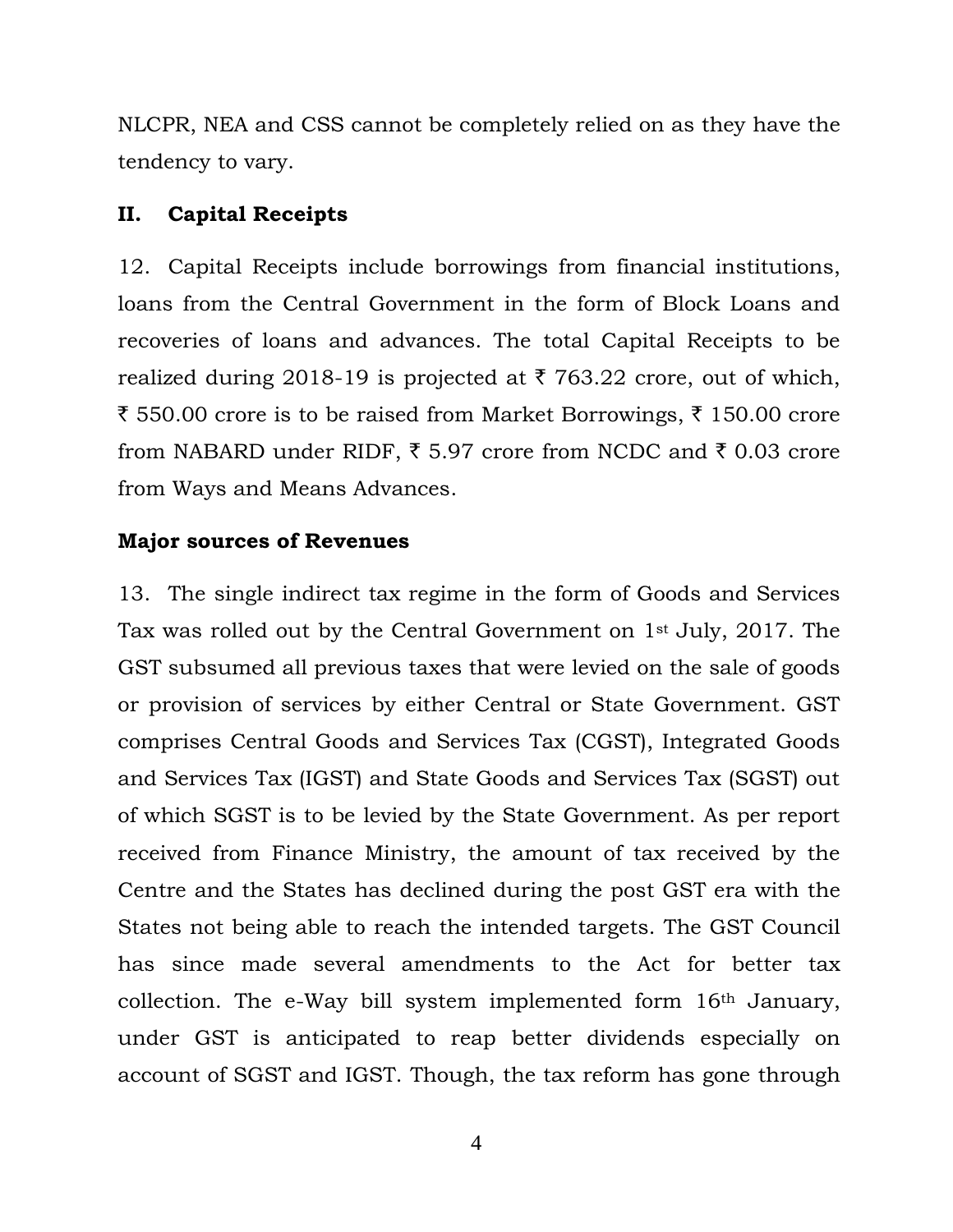some rough patch during the initial stages of its inception. It has now slowly gained traction and is projected to pay huge dividends in the medium to long term. Based on the tax collection under GST during the current year, the total revenue expected on account of GST during 2018-19 is ₹ 50.00 crore.

14. A major portion of the State"s own tax collection over the years is received on account of Taxes on Sales/Trades, etc. The total revenue to be collected under this head is projected at  $\bar{\tau}$  307.80 crore for 2018-19.

15. The revenues collected under State Excise have enlarged substantially ever since the inception of the Mizoram Liquor (Prohibition & Control) Act, 2014. A total amount of  $\bar{\tau}$  51.50 crore is being collected during the current year. The revenue to be generated under State Excise for 2018-19 is therefore projected at  $\bar{\tau}$  59.40 crore.

16. Collection of revenues on account of Stamps & Registration Fees and Land Reforms under Revenue Department and Taxes on Income & Expenditure is projected at  $\bar{\tau}$  20.70 crore and  $\bar{\tau}$  16.20 crore respectively.

17. Since the inception of the Mizoram Motor Vehicles Taxation (Amendment) Act, 2015, collection of revenues under Transport Department has progressively increased. It is projected that the total taxes to be collected on account of Taxes on Vehicles and Other Taxes on Goods & Passengers will be in the tune of  $\bar{\tau}$  29.24 crore.

18. The Mizoram Water Supplies (Control)(Amendment) Rules, 2011 came into force from 21st November, 2014. With the implementation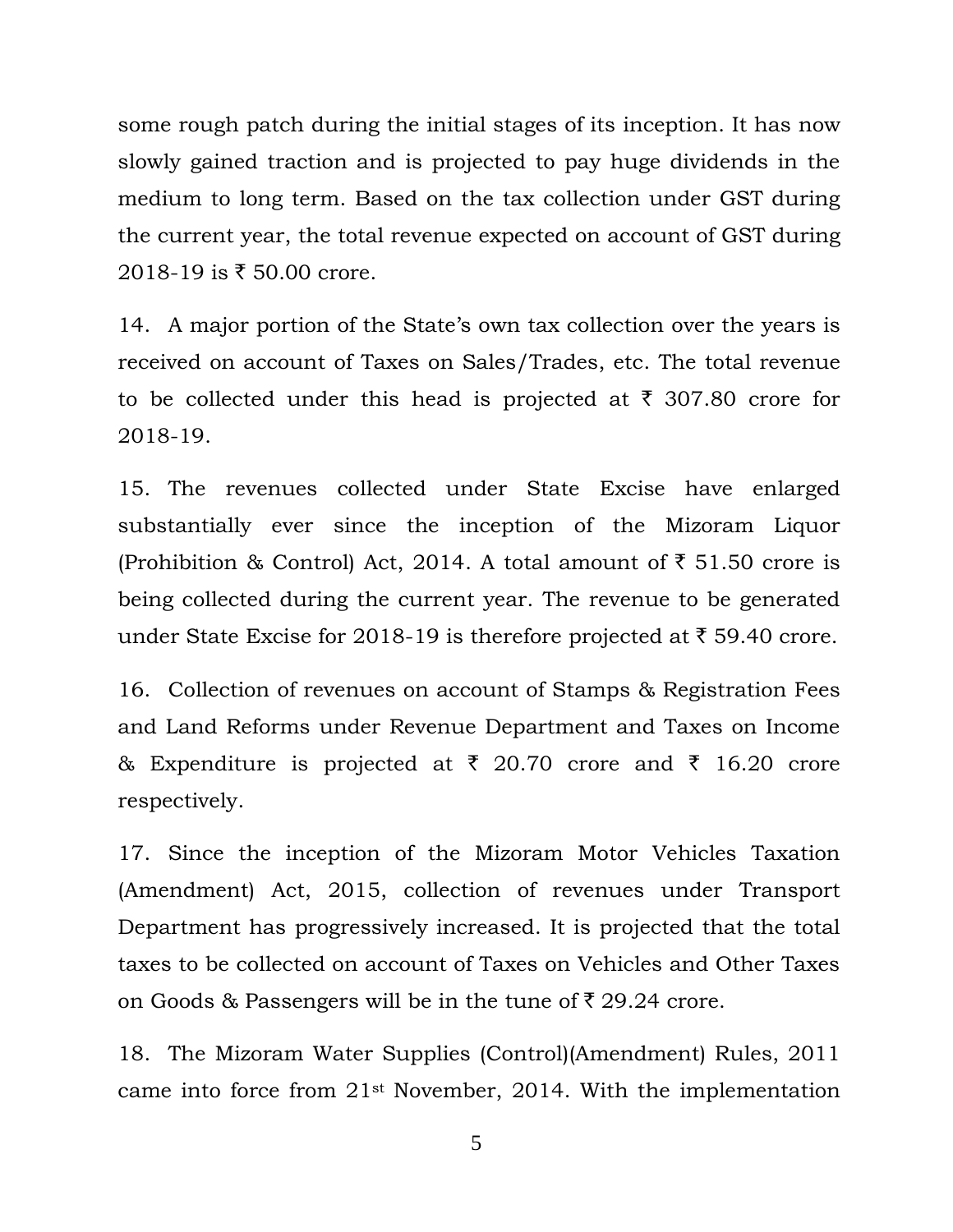of the Mizoram Water Supplies Rules, revenue generated through water tariff has shown a gradual increase. During 2016-17 a total of ` 37.51 crore had been collected on account of water tariff. Therefore, a total of  $\bar{\tau}$  43.20 crore is projected for 2018-19.

19. As per the Central Electricity Authority (CEA) guidelines, Power & Electricity Department is entrusted to propose revision of power tariff rate of the State which is to be submitted to JERC every year. Revision of tariff rates has resulted in progressive increase of the revenues generated through power tariffs. It is projected that  $\bar{\tau}$  196.14 crore will be received on account of power tariff during 2018-19.

### **III. Expenditure**

20. Mr. Speaker Sir, now let me come to the expenditure side of the Budget Estimates for 2018-19. Salary, Pension and Interest payments are committed expenditures of the State capturing a huge percent of the total revenue collection. Nevertheless, the Government strives to enlarge the expenditure incurred on Capital Accounts to create quality infrastructures for the overall development of the State.

21. The gross revenue expenditure for 2018-19 is estimated at ` 7181.62 crore. Revenue Expenditure includes expenditure incurred on account of general administration, operation and maintenance of Infrastructures and expenditure on human resources under Social and Economic programmes such as schools and hospitals and all other sectors. The Net Revenue Expenditure is projected to be  $\bar{\tau}$  7179.62 crore. The difference between gross and net revenue expenditure to be noted above is due to Stock Recoveries under PWD and Printing & Stationery Department.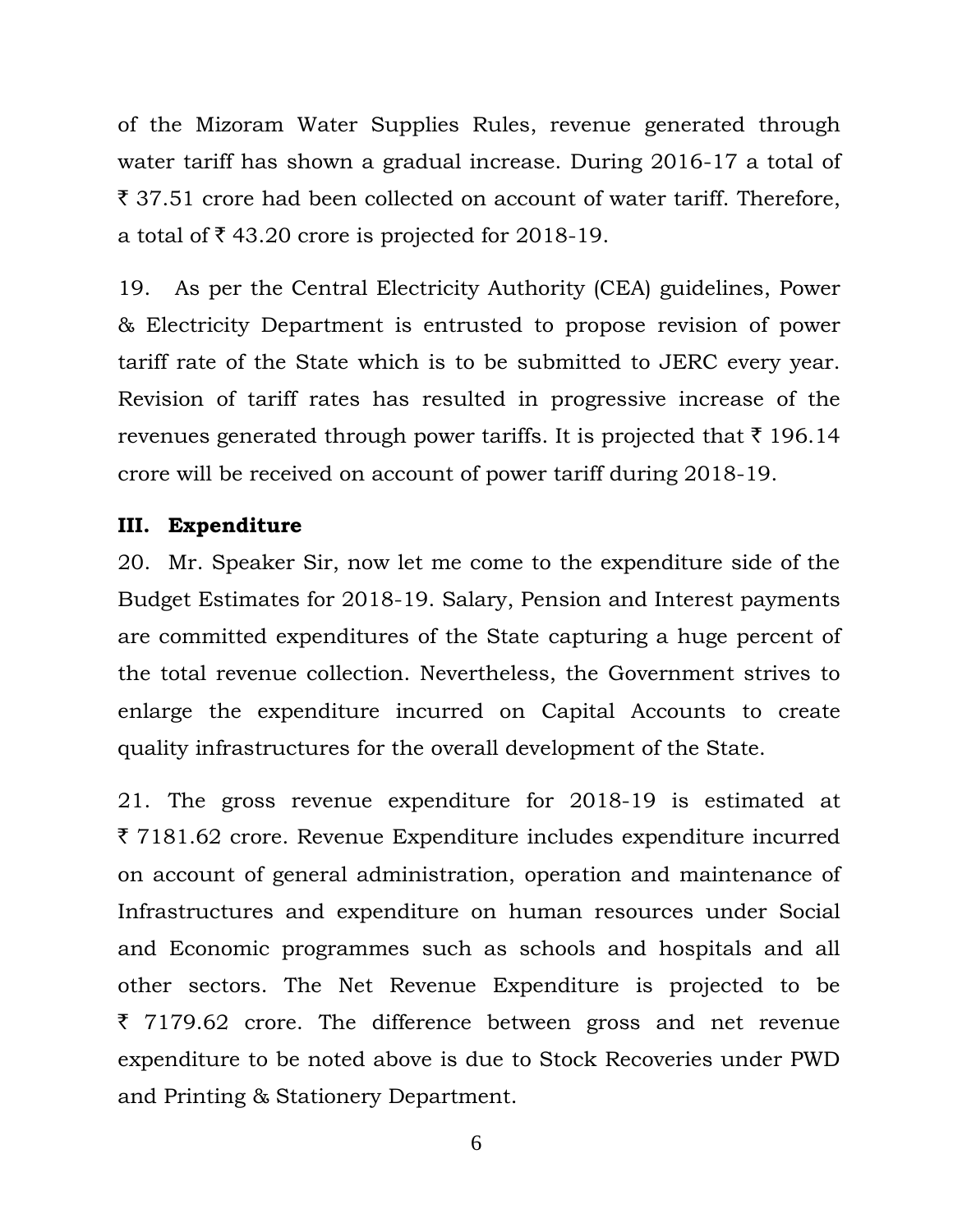22. The Gross State Capital Expenditure for 2018-19 is projected at  $\bar{\xi}$  2161.64 crore. Expenditure incurred under Capital Accounts comprises Capital Outlay for taking up infrastructure development works under different sectors and loans & advances to employees under the Government. The Net Capital Expenditure for 2018-19 is calculated to be  $\bar{\tau}$  1983.38 crore.

23. The total Gross Disbursement for the year 2018-19 is projected at  $\bar{\tau}$  9672.64 crore which is an increase of 9.88 per cent over and above the previous year. The Net Disbursement is projected at ₹ 9492.38 crore with the difference being ₹ 180.26 crore.

### **Important allocation of funds**

24. An important programme of the Government in the form of the New Economic Development Policy (NEDP) has been implemented from 2016-17 onwards. A total of  $\bar{\tau}$  750.00 crore was allocated during 2017-18 which is raised to  $\bar{\tau}$  1000.00 crore for 2018-19. An important objective of the programme is to bring about increased productivity in Agriculture and allied activities by providing requisite public infrastructures thereby enabling the farmers to have a sustainable source of livelihood. The resultant increase in production will necessitate networking and processing of the produce, thereby promoting the transition to a market economy which will, in turn, create employment avenues for the people. Government intervention will be in providing the necessary infrastructures and facilities for actualization of the common requirement of the people and societies. By revitalizing the enthusiasm of the farmers who constitute more than half of the total population, the economy of the State will pick up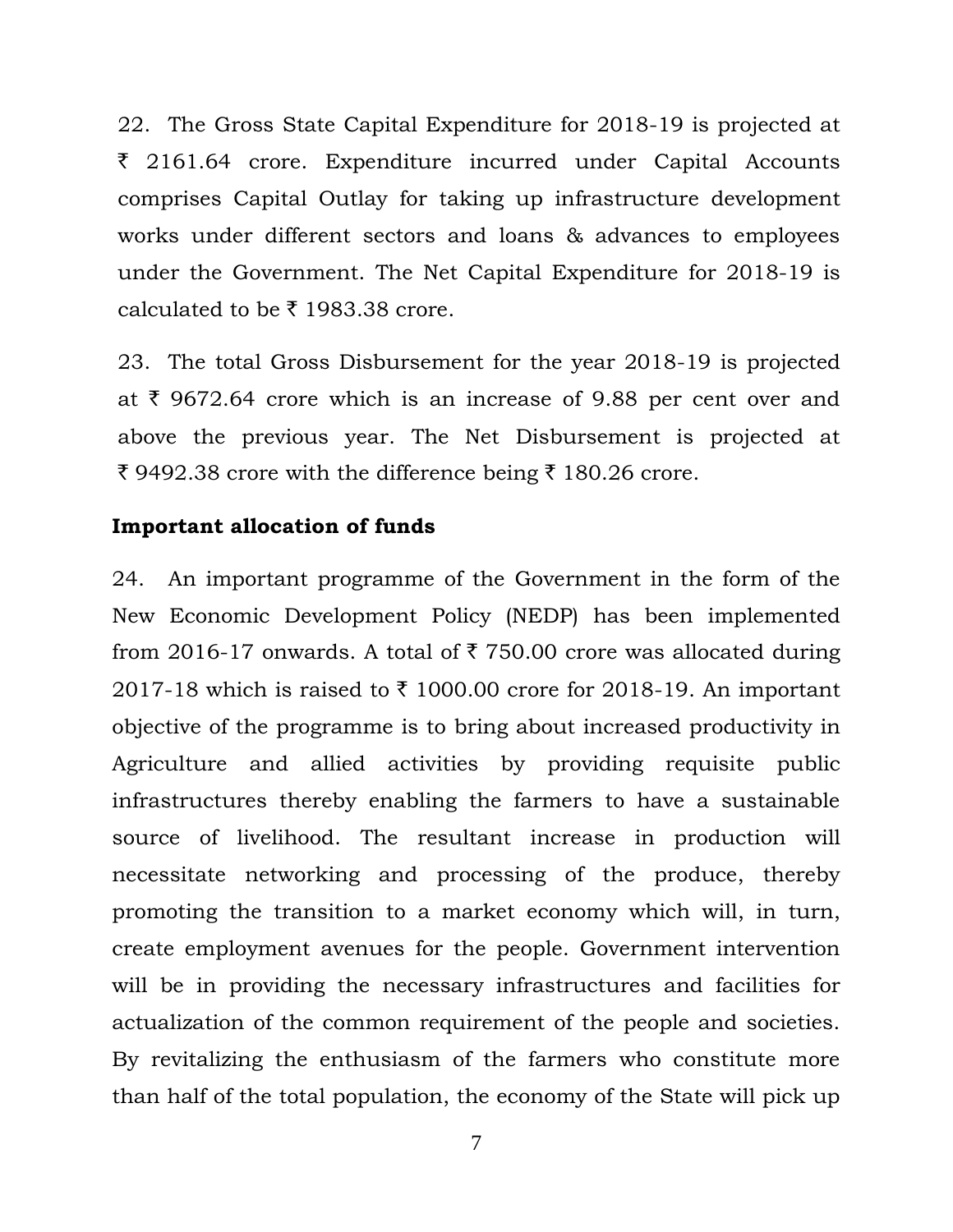pace, thereby, creating employment opportunities which will subsequently draw the unemployed youths often in danger of sinking to drug and other social problems, towards the sphere of employment. Various works to be taken up under NEDP for 2018-19 are highlighted in the following paragraphs along with other major spending items.

25. Due to the incessant rains in the State in the recent past, the road conditions have deteriorated along the lengths and breadths of the State posing a huge problem particularly for rural residents. In its attempts to solve the problems caused due to bad road conditions, the Government has taken up active measures to resolve the hardship faced by the people and therefore allocates  $\bar{\tau}$  100.00 crore under NEDP for Improvement of roads to be taken up during 2018-19. Other proposals for 2018-19 under PWD includes, Improvement of Internal Roads in City/Towns, Community Road Maintenance, Construction of Critical Road (Thenhlum) and Lunglei Bypass road, each amounting to  $\bar{x}$  10.00 crore.

26. Improvement of Aizawl City Drainage System amounting to  $\bar{\tau}$  20.00 crore is to be taken up jointly by PWD and PHE Department.

27. A total of  $\bar{\tau}$  80 crore is earmarked under NEDP to be taken up by UD&PA Department for "Improvement of Urban Infrastructures in Cities and Towns'. Furthermore, Aizawl Junction Improvement Scheme and Aizawl City Non-Motorized-Transport Master Plan Implementation with an allocation of  $\bar{\tau}$  10.00 crore each are to be taken up in the next year. A total of  $\bar{\tau}$  30.00 crore is earmarked for Construction of State Guest House, Government Transit Building and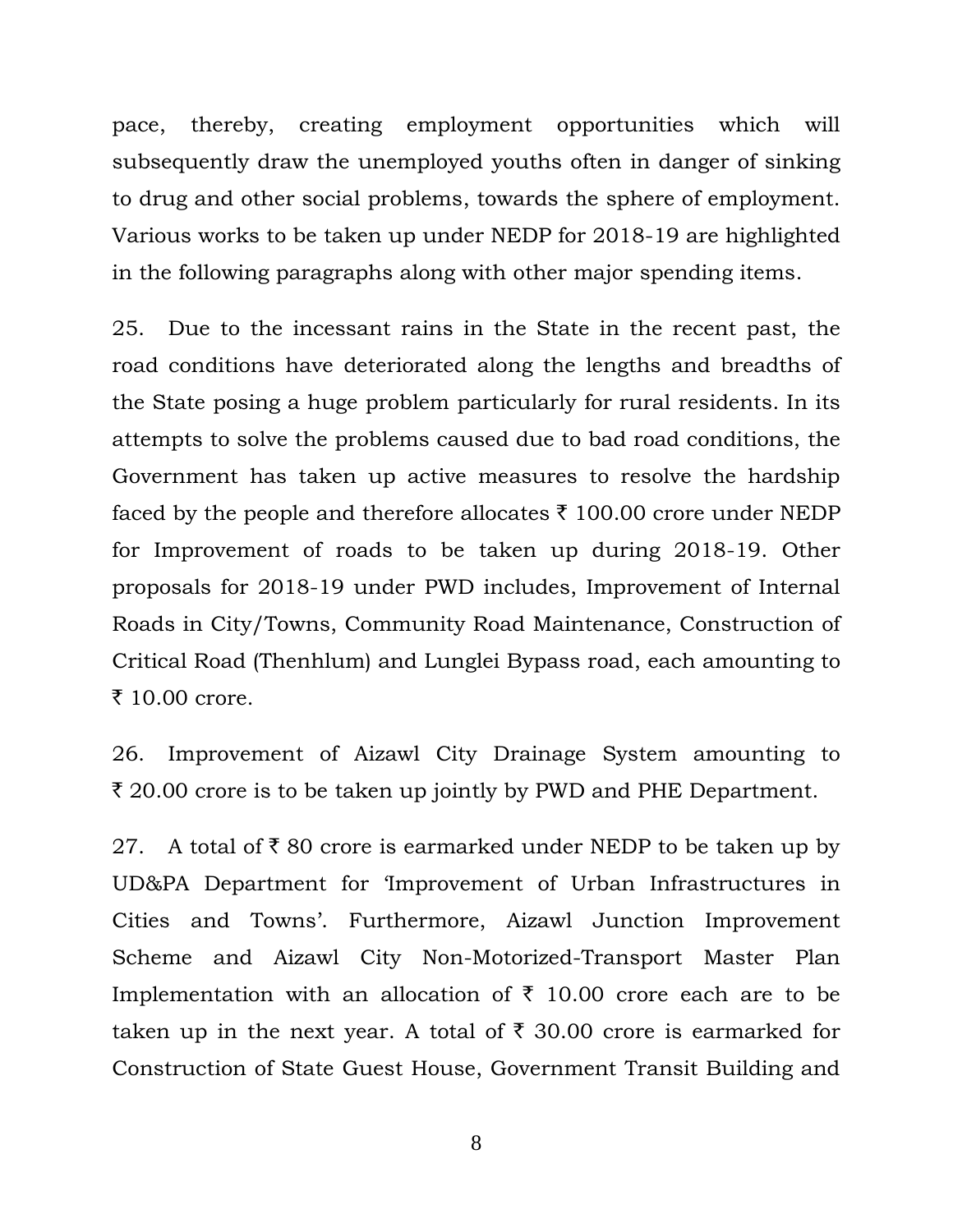Civil Services Club. Construction of Truck Terminal at Champhai Zotlang amounting  $\bar{\xi}$  5.00 crore is to be taken up under NEDP.

28. During 2017-18, construction of houses for the underprivileged residents of rural areas under the Chief Minister's Rural Housing Scheme was introduced with an allocation of  $\bar{\tau}$  6.00 crore under NEDP. The Scheme is envisioned to cover more citizens during 2018- 19 with a total allocation of  $\bar{\tau}$  10.00 crore. In addition, a sum of  $\bar{\tau}$  2.00 crore is set aside for taking up Rural Housing Support under Rural Development Department.

29. In line with the policy of the Central Government, Solar Power Projects are being taken up by the State Government. Vankal 60MW Mega Solar Park and Grid Connected Rooftop SPV Plant have been actively pursued by the Department. To ensure smooth progress of these projects, a total allocation of  $\bar{\tau}$  10.00 crore is earmarked under NEDP for 2018-19.

30. In order to streamline the process of Treasury Computerization, the Government has taken initiatives for institution of the Integrated Financial Management Information System (IFMIS) which is to be completed within two years. This project once implemented will be hugely beneficial for monitoring and review of the fund flow through Treasuries. A total of  $\bar{\tau}$  8.00 crore is earmarked under NEDP for realization of this project.

31. Apart from various works to be taken up under NEDP already highlighted, Construction of Lunglei Circuit House and Construction of Mizoram Board of School Education Building are to be taken up

<sup>9</sup>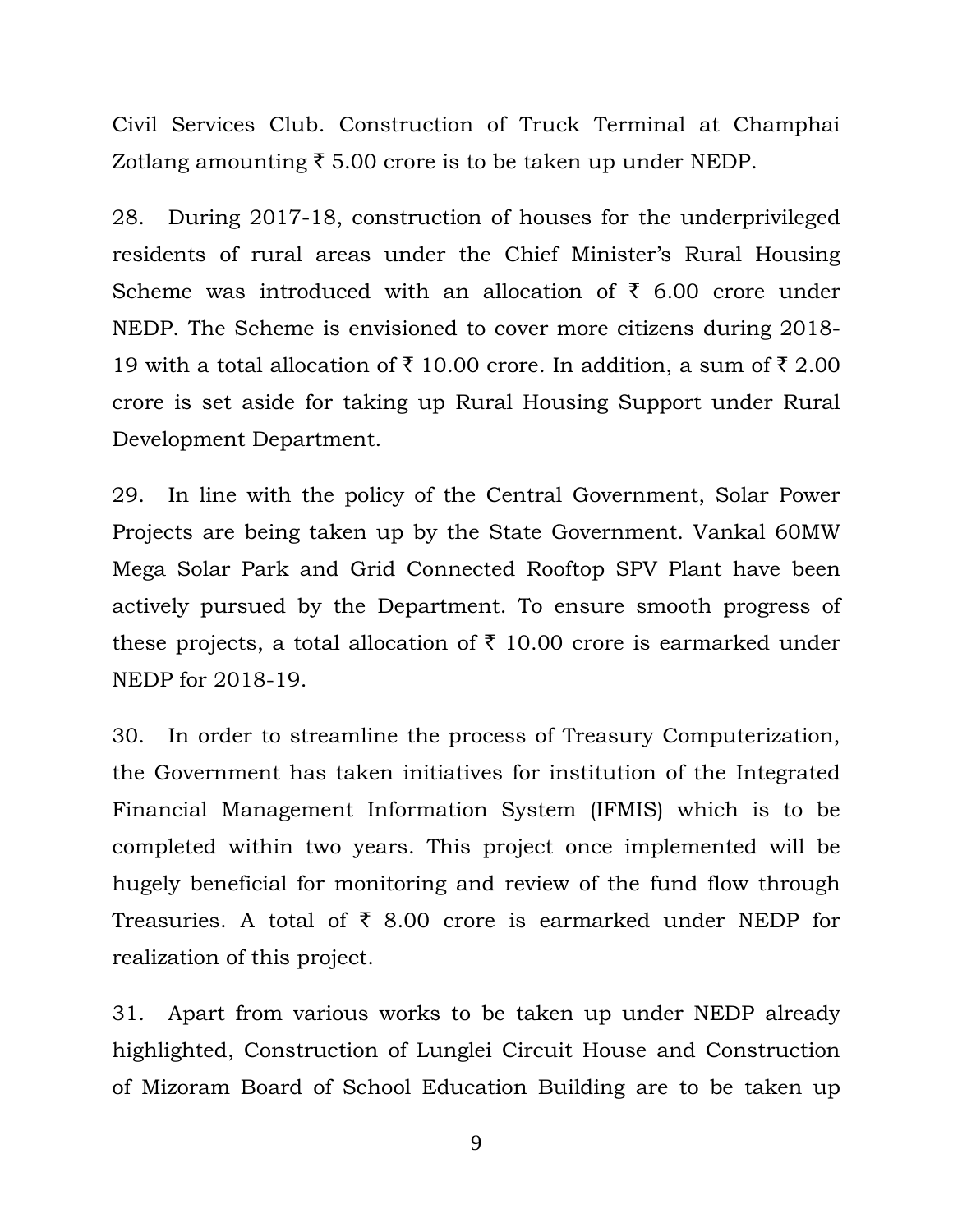under NEDP with a total outlay of  $\bar{\tau}$  10.00 crore each. A sum of  $\bar{\tau}$  35.00 crore and  $\bar{\tau}$  30.00 crore each are earmarked for Construction of Aizawl City Centre under Commerce & Industries Department and Construction of Agriculture Growth Centre under Agriculture Department respectively.

32. The Government has taken proactive steps for functioning of the Mizoram Institute of Medical Education & Research (MIMER). A sum of  $\bar{\tau}$  14.82 crore is set aside to meet the necessary expenses for establishment of this Medical Institute. Furthermore, a sum of  $\bar{\tau}$  20.00 crore is earmarked under NEDP for improvement of Referral Hospital at Falkawn which is to be the Base-Hospital for MIMER.

33. The implementation of the New Land Use Policy (NLUP) has yielded astounding results over the years. For continuation of the flagship programme, a sum of  $\bar{\tau}$  80.00 crore is set aside during 2018-19. Out of the total allocation, a sum of  $\bar{\tau}$  35.00 crore is earmarked to be taken up under NLUP-NEDP convergence. As per requirement, the allocation for NLUP may be further increased over and above the estimate for 2018-19.

34. In line with the recommendations of the Mizoram Road Fund Act, 2006 and the Mizoram Road Fund Rules, 2017, the Mizoram Road Fund Board has been constituted by the Government. A separate Secretariat has been established under the State Road Fund Board and The State Road Fund Board is expected to bring about improved and innovative methods for better maintenance of State roads. A State Road Fund has been newly created with an allocation of ₹ 50.00 crore for the year 2018-19.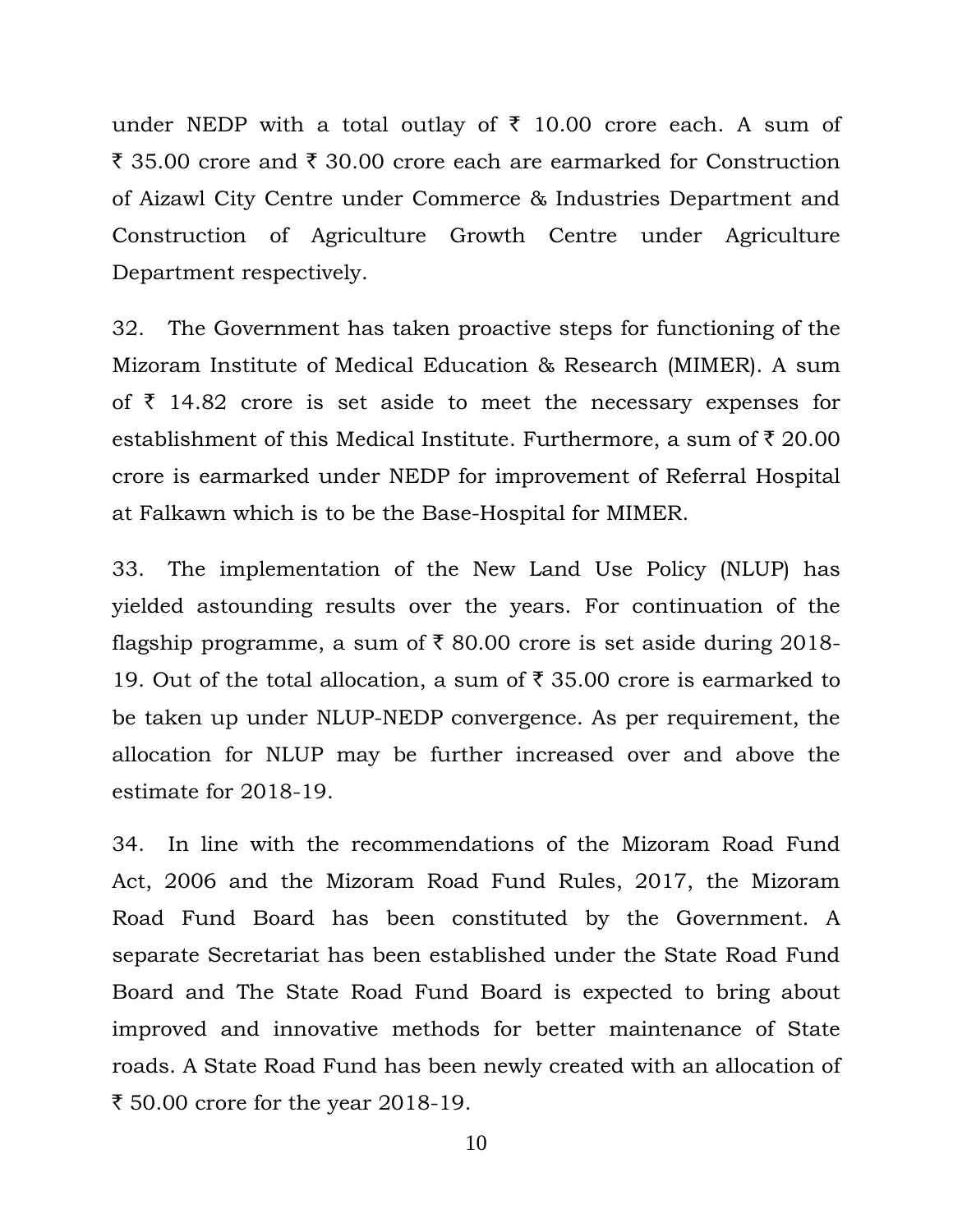35. A new Budget Head under Sports & Youth Services Department is created for doling out grants to outstanding sports personalities of the State. This is a new initiative of the Government to promote employment through sports activities. Correspondingly, a sum of  $\bar{\tau}$  0.30 crore is put aside for the purpose.

36. Similarly, a separate Head of Accounts for purchase of Arms and Ammunitions for Police forces has also been created under Home Department. A total of  $\bar{\tau}$  1.00 crore is earmarked for the same.

37. There are 3 (three) on-going projects under Externally Aided Projects namely Mizoram State Roads-II Regional Transport Connectivity Project (MSR IIRTCP), Improvement and Up-gradation of Serchhip to Buarpui Road and NERCCDIP under SIPMIU. A sum of ₹ 84.50 crore, ₹ 60.00 crore and ₹ 120.04 crore respectively are apportioned for taking up the above mentioned works during 2018-19.

38. The State Government has signed a project agreement with the International Fund for Agricultural Development (IFAD) for implementation of the programme "Fostering Climate Resilient Uphill Farming System (FOCUS)" under Externally Aided Projects. The strategy is aimed at increasing the rural poor's access to agricultural technologies, natural resources, financial services and value chains by devolution of acquired knowledge and learning on poverty reduction and nutrition security. A total of  $\bar{\tau}$  13.00 crore is allocated for initiation of the project which is to be implemented in 4 (four) districts namely Champhai, Kolasib, Serchhip and Mamit.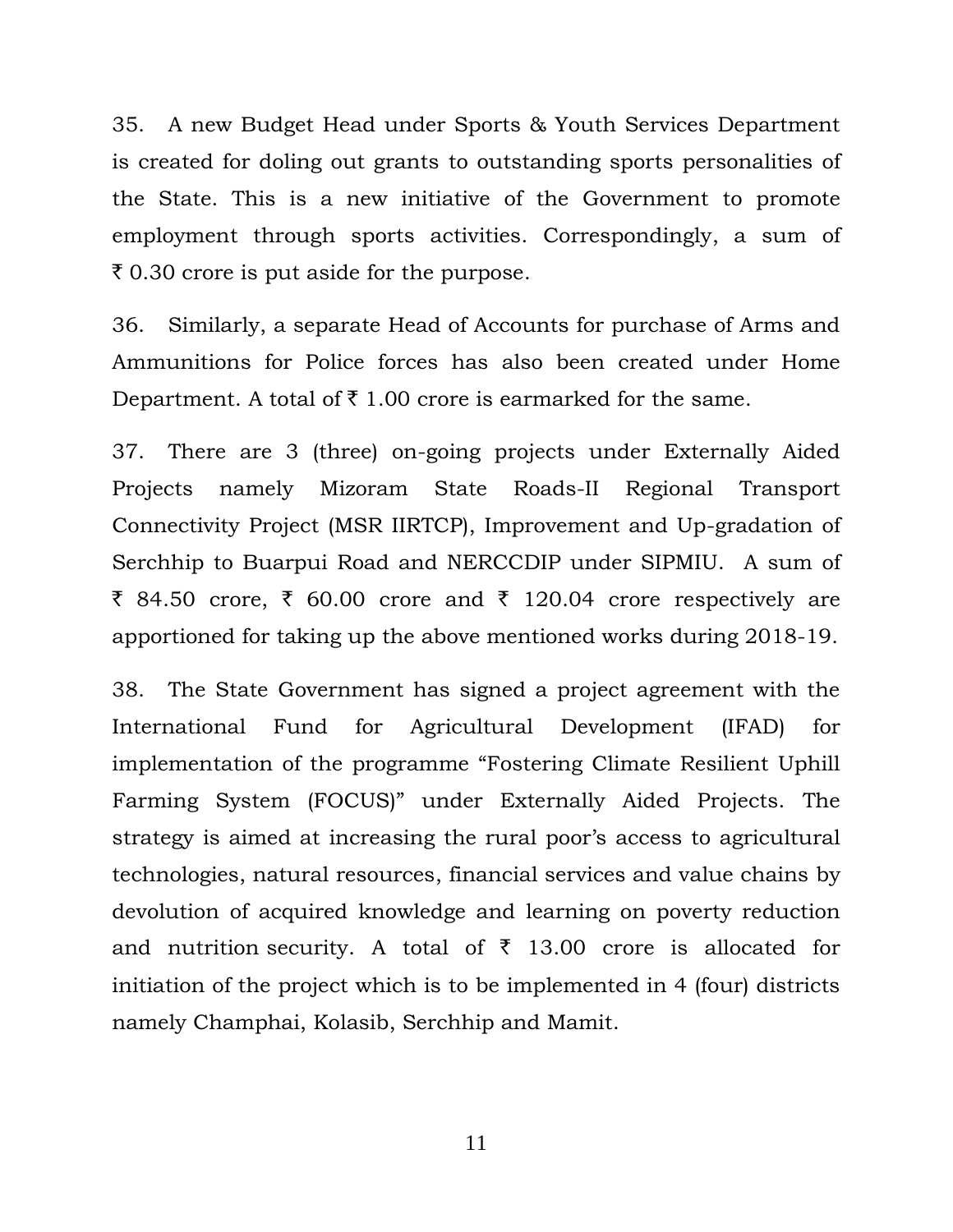39. Rural Infrastructure Development Fund (RIDF) under NABARD has been availed by the State for taking up public infrastructure development works in rural areas. Development works such as construction and improvement of roads, drinking water projects, irrigation projects, Mini Hydel Projects, etc are being taken up by 8 Departments under RIDF. The area of operations is to be exponentially expanded to include 11 Departments under RIDF-XXIII. For smooth functioning of this programme, a total of  $\bar{\tau}$  150.00 crore is set aside for 2018-19.

40. To facilitate smooth implementation of various Centrally Sponsored Schemes (CSS), I propose to allocate  $\bar{\tau}$  150.00 crore as State Matching Share (SMS).

## 41. Service-wise distribution of total fund is indicated below:

### *(a) Revenue Account*

|                                      | $\overline{1}$     | <b>General Services</b>  | – ₹ | 2873.23 crore |
|--------------------------------------|--------------------|--------------------------|-----|---------------|
|                                      | (ii)               | Social Services          | – ₹ | 2491.45 crore |
|                                      | (iii)              | <b>Economic Services</b> | – ₹ | 1816.94 crore |
| Capital Account<br>(b)               |                    |                          |     |               |
|                                      | $\left( 1 \right)$ | <b>General Services</b>  | – ₹ | 954.50 crore  |
|                                      | (ii)               | Social Services          | – ₹ | 496.92 crore  |
|                                      | (iii)              | Economic Services        | – ₹ | 737.22 crore  |
| (c) Public Debt and Loans & Advances |                    |                          |     |               |
|                                      |                    |                          | — マ | 329.38 crore  |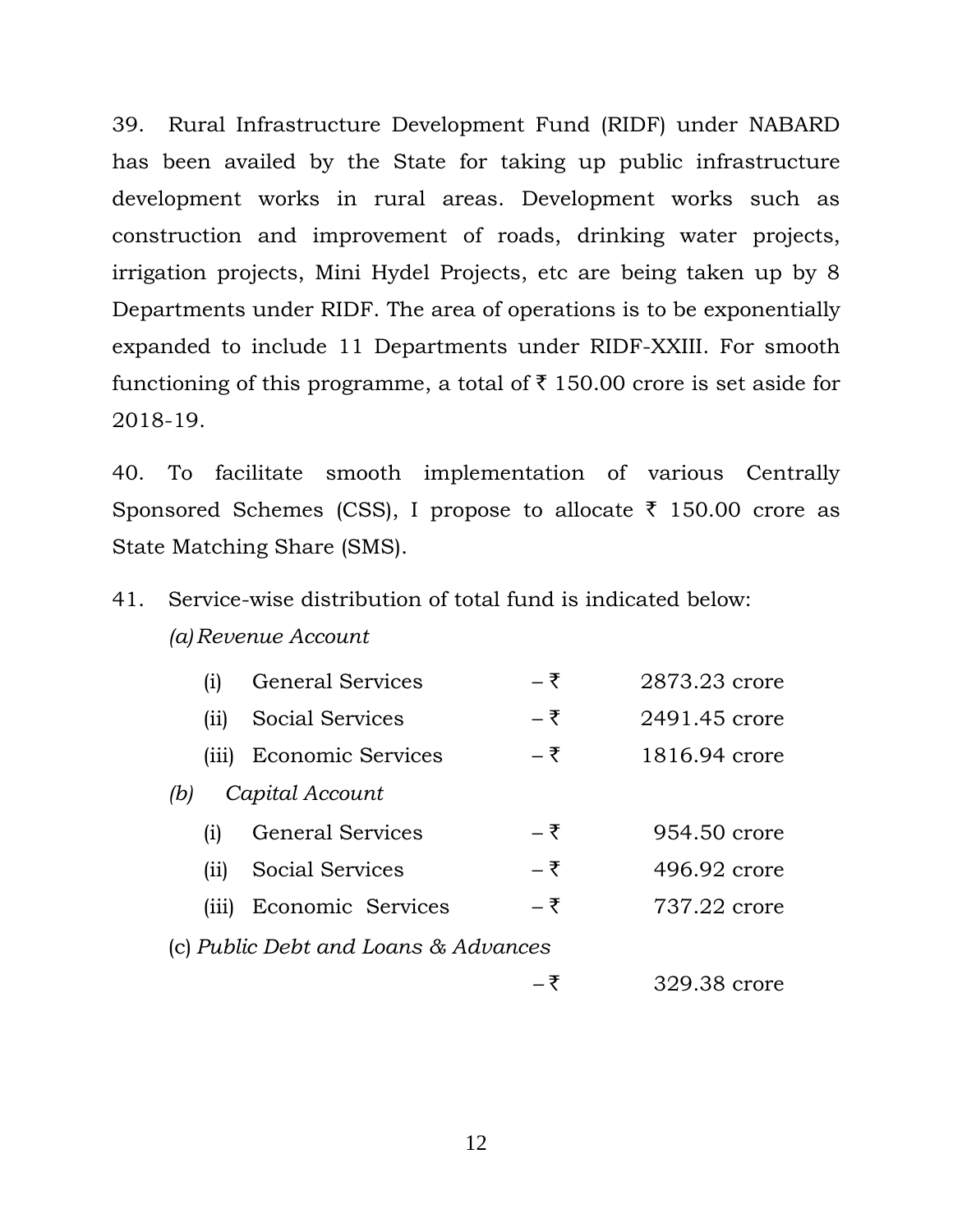#### **Revenue Surplus and Fiscal Deficit**

42. Mr. Speaker Sir, it is impressed from the 2018-19 Budget Estimates that the State is anticipated to have a Revenue Surplus of  $\bar{\tau}$  1729.81.00 crore. The Gross Fiscal Deficit is also estimated at  $\bar{\tau}$  263.50 crore during the same period. As a percentage of the GSDP, the Revenue Surplus and Fiscal Deficit as per 2018-19(BE) is projected at 7.50 per cent and 1.14 per cent respectively.

#### **IV. OUTSTANDING LIABILITIES OF THE STATE**

43. The total outstanding liabilities of the State for 2018-19 is estimated at  $\bar{\tau}$  7887.04 crore which includes liabilities that arise on account of Market Borrowings (Market Loans and Power Bonds), Central Government Loans, Special Securities (NSSF), Loans from other Financial Institutions, Ways & Means Advances/Overdraft from RBI and Provident Fund (GPF, Insurance & Pension Fund). The overall liabilities of the State have progressively increased over the years which is estimated at  $\bar{\tau}$  7177.99 crore in 2017-18 from a total of  $\bar{\tau}$ 5608.38 crore during 2013-14. The looming risk factored by rapid accumulation of liabilities is alleviated by the robust growth of the State's economy during the last few years. The debt to GSDP of the State has declined from 54.46 per cent during 2016-17 to 40.87 per cent for the year 2017-18 (BE).